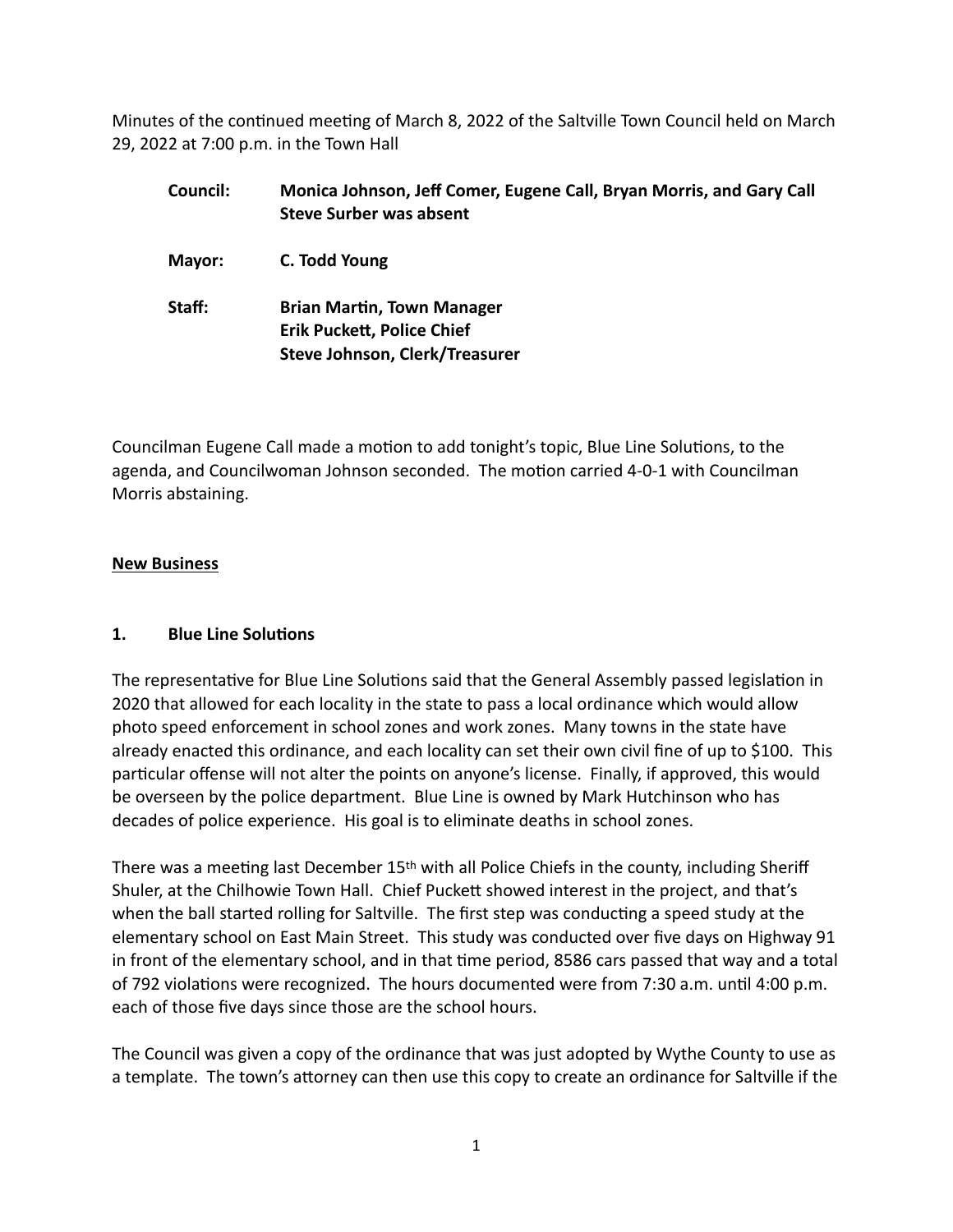Council approves to do this by catering the language to fit the town's needs. Blue Line will then start the paperwork process.

In addition to providing the service of the photo enforcement, this would also supply free ALPR (Automated License Plate Recognition) for the school. This captures images of every single vehicle that goes through the school zone 24/7. These images tie back into a platform available to the police that they can tap into in real time in case there is ever a school shooting or abduction. The ALPR and the speed device would both be free-of-charge to the town. This data would be available as long as the town has the contract.

If the town agrees to use this program and signs a contract, Blue Line will then engage in very, very thorough public information and education. The goal is to make people aware that this will not be like the cameras that used to be in the Piney Flats area before you get to Johnson City. That was strictly a revenue-generating device. Blue Line's sole purpose is to provide safety in the elementary school zone. They will partner with the school system and the locality to notify everyone of what is about to happen. Where 792 violations were observed during the speed study, the goal would be to have that number fall to 200 before this is implemented, and the public and school notifications will help this. After thirty to forty-five days of public notice, there would be a warning phase that lasts thirty days before the program goes live. Moreover, if there is any type of mechanical breakdown with any equipment, Blue Line will replace it and not charge the town or the school system. The afore-mentioned Wythe County program is scheduled to go live in May.

Another good aspect to this program is that all localities in the area that use it can tie into every other locality in terms of viewing their ALPRs. For example, if there is a drug investigation in several different locations, each of those locations can look at all of the others to help in their individual efforts by looking for specific vehicle makes or license plate numbers. Same goes with child abductions or other situations. Safety is the main priority of the program, and the Council can structure their fines however they want as long as they stay within the constraints set by the state. If the town sets a fine of \$100, then the town will actually receive \$85, and Blue Line will receive \$15. Once the ball starts rolling, Blue Line's permitting department collaborates with the school system and VDOT 's local administrative and engineering departments to make sure everything is as it should be in terms of signage, etc. since the school zone is on a VDOT road.

The bottom line is that the Council can adopt an ordinance to enforce school zone speeding via photo enforcement as long as school is in session and kids are on the property. After some Council questions to clarify everything from work zones to tiered fines to submitting a separate RFP for these services, to how and when the town would be invoiced, to how to handle it if school lets out early and people would not be charged for a violation like they normally would, and how the town's computers would be set up to participate in the program, Councilwoman Johnson made a motion to send the paperwork to the town's attorney for his review, and Councilman Morris seconded. All were in favor.